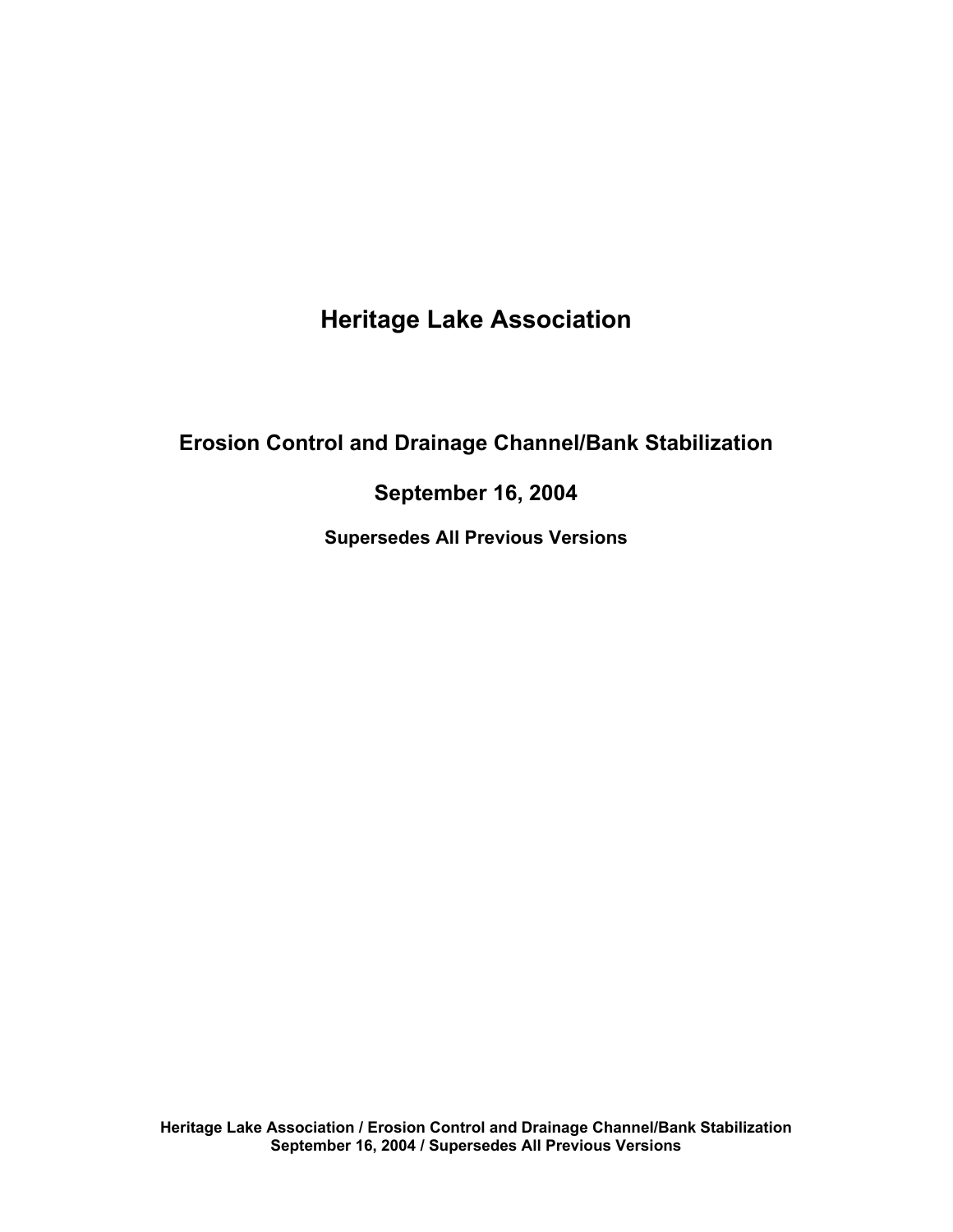#### **PURPOSE AND INTENT**

The ravines and wooded slopes are an inherent natural resource which imparts a unique and substantial character to the Heritage Lake Association (HLA). This unique character along with the beauty of the lake itself has a direct relationship to property values, not only for lots containing or adjacent to the slopes and lake but for all lots throughout the HLA. It is vital to understand that all the drainage ways and slopes are interdependent throughout their reaches.

Surveys of the lake indicate that at the creation of the Heritage Lake Subdivision the original size of the lake was eighty eight acres, however, over the last thirty years the lake has been reduced to sixty five acres due to sedimentation. As a consequence the lake has been shrinking at almost one acre per year and the sedimentation of the lake continues. Many lots that were originally lake front lots no longer have direct access to the lake.

Erosion, slope failures, and loss of vegetation along one portion of a slope can have an adverse impact upon adjacent sloped areas, the lake, and the Mackinaw River. Because these areas may be abused (intentionally or unintentionally) so as to create conditions which jeopardize property values and the natural ecosystem, appropriate controls are necessary. It is the purpose and intent of this policy to promote the health, safety, and general welfare of the present and future residents of the HLA and downstream drainage areas by providing for the protection, preservation, proper maintenance, and use of the HLA watercourses, lake, floodplain, and wetland areas.

The HLA, Natural Resources Conservation Service, and Prairie Rivers Resource Conservation & Development conducted a sediment and erosion control inventory in 2003-2004. The purpose of the inventory was to estimate the total amount of sediment that reaches Heritage Lake and to identify the sources of the sediment. At the end of this policy is a summary of their findings. This policy will address establishment of buffer zones, filter strips, and stabilization of highly erodible slopes. A buffer zone / filter strip is a vegetated area adjacent to a waterbody (drainage channel, stream, wetland, lake). The buffer/filter area may be natural undeveloped land where the existing vegetation is left intact, or it may be land planted with vegetation. Its purpose is to protect streams and the lake from pollutants such as sediment, nutrients, and organic matter, prevent erosion, provide shade, leaf litter, and woody debris. Also presented will be the proper treatment of steep slopes, gully banks, and extended medium slope areas in order to ensure their stabilization.

## **APPLICABILITY TO THE CCE&R'S**

This rules set forth in this policy are governed and authorized by several sections of the HLA CCE&R's including the following: The first is section 5.a.ii,c. Powers of the ECC which states that the ECC can deny any permit that conflicts with the interest of one or more members of HLA. The second is section 6.d Easements which states each lot shall further be subject to an easement for the maintenance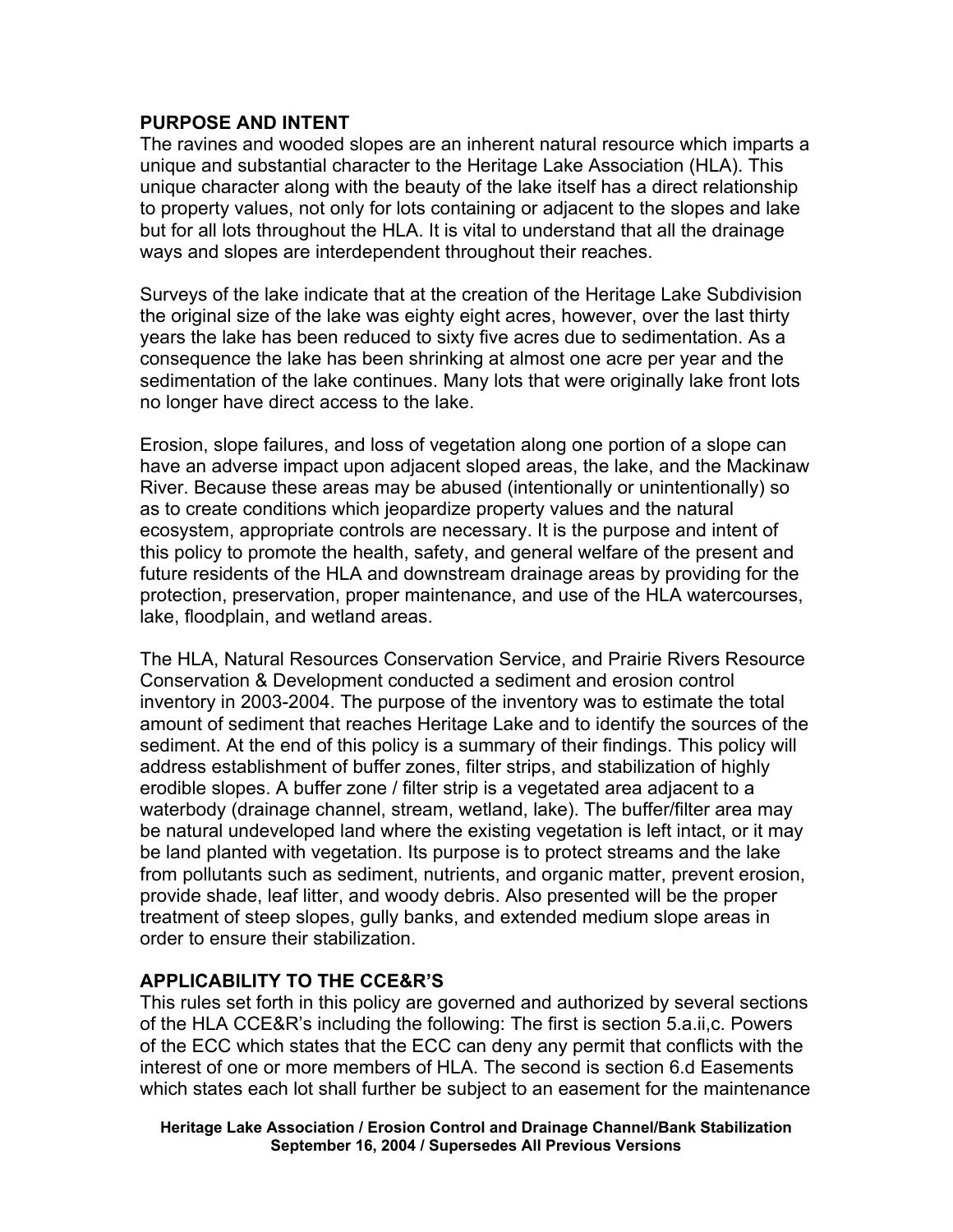and permanent stabilization control of slopes. The third is section 4.i. Removal of Trees which prohibits the removal of trees over three inches in diameter without the approval of the ECC. The fourth is Section 11 Provisions with Respect to Lakes and Lots Contiguous Thereto which sets forth the rights of the HLA regarding the level of the lake and the lake shoreline. The fifth is section 2 regarding restrictions on size of dwelling units and setbacks. Other provisions of the CCE&R's may also apply to construction on the lots in the subdivision.

#### **SPECIFICATIONS OF BUFFER ZONE, FILTER STRIP, ERODIBLE SLOPES AND PROTECTION OF TREES IN BUFFER ZONES AND ERODIBLE SLOPES**

A buffer will need to be established between the foundation of the house/garage and all natural drainage banks and channels. The builder must follow all current construction site erosion regulations set by HLA, Tazewell County, and Illinois EPA. This policy will establish the permanent buffer zone required by HLA after all construction is done. Septic systems may be within the buffer zone as long as no part of the tank or field is within the bank area of a drainage channel. No construction equipment may enter the natural area of the buffer zone or come within ten feet of the top of a bank. Any slopes more than 25% must remain forested or other structures (in addition to the buffer) put in place to control the drainage.

As required by section 4I of the CCE&R's Trees over three inches in diameter shall not be removed without permission of the ECC. Trees located in buffer zones and on erodible slopes should be preserved and protected. This includes protecting the trees from damage during construction including root damage removal or compaction, placement of additional fill or soil within the tree's drip line or trimming or cutting the trees. The submitted plans should include a description of the protection to be placed around trees so that they will not be injured or damaged during the construction on the lot. The plan may also include the planting of additional trees or an assurance by the owner that any damaged trees will be replaced by the owner. The preservation or creation of site lines can be approved by the ECC after submission of plans by the owner.

In the document *Vegetated Riparian Buffers* (available from the HLA) on page 9 there is an example of buffer zones and the benefits received depending on the width. As many of our drainage ways are small intermittent streams, the recommended buffer width above the minimums has been reduced from published recommendations by the NRCS, EPA, and other published researchers (found in the bibliography). To figure minimum buffer width, HLA has adopted either the minimum distance set by the CCE&R's or the USDA. If the slope indicates a larger buffer, HLA uses a distance based on slope percent (drop divided by distance) (recommended by both the USDA and Wenger (U of G 1999) modified for HLA conditions as noted above) of 2 feet per % slope. HLA will use whichever distance is greater.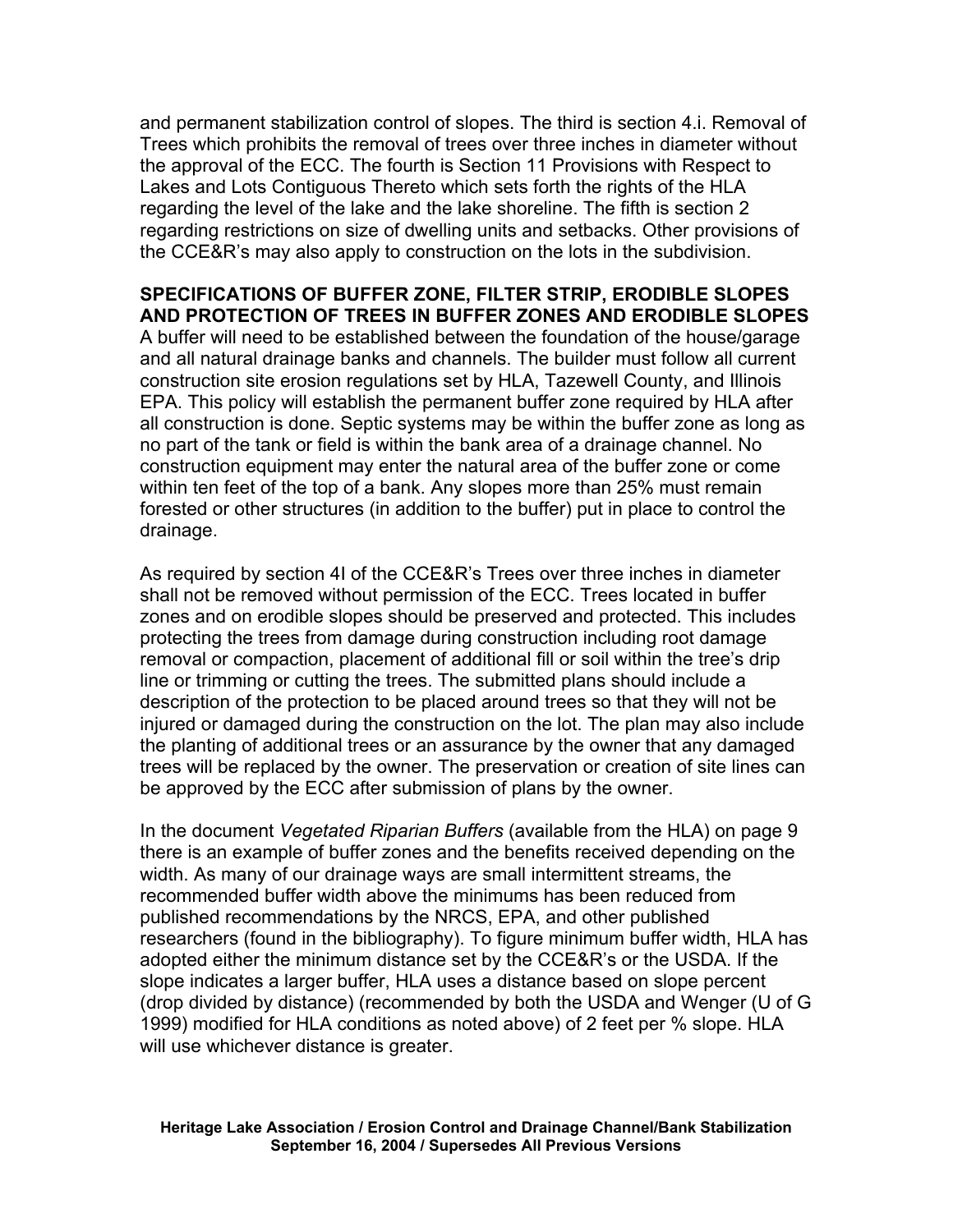Every buffer will have two parts: a natural forested buffer zone and a low growth filter strip. This differs slightly from the three zone pattern recommended by Scheuler (1995) because the condensed area of HLA will not allow all three zones and still allow for placement of houses. The natural buffer zone is comprised of undeveloped natural vegetation; these plants should be trees and deep rooted bushes. The purpose of the natural buffer zone is to hold the soil and stabilize the area closest to the drainage channel. The minimum USDA recommended width is 25 feet from the drainage channel. The filter strip is comprised of low growth dense vegetation (usually thick grass) between the foundation of the construction or other developed area and the natural forested buffer zone. This width is set by the table published in the USDA Soil Conservation Service Technical Guide #326, *Buffer and Filter Strips*, available from HLA. This strip must be a minimum of 20 feet in all cases. The purpose of the filter strip is to filter the sediments, nutrients, and other pollutants caused by residential use of the land. The filter strip should not compose more than 50% of the entire buffer as long as all the minimum distances are met.

As a basic rule, home/garage construction and/or land clearing will not be allowed on the edge of or within wetland, lake, or drainage channel banks. This bank edge is the point where the slope changes from the surrounding typical slope (usually around 10 to 35% slopes) to the active eroding zone leading to the drainage channel (anything usually more than 45% slope). Any structures placed in or destruction of deep-rooted vegetation within this area cannot be permitted as it will greatly increase the erosion potential and will jeopardize the stability of the slope.

A buffer must be established according to the slope from the top of the bank. The buffer will be comprised of both a natural buffer zone and filter strip. The total distance of this buffer will be determined by the slope % (drop over distance) measured from the construction area to the edge of the bank. The rule of 2 feet per % slope will be used; at no time will the buffer width be less than 20 feet from the bank. All areas within a defined channel bank must be part of the natural forested buffer zone.

Where a defined bank cannot be established, the buffer will be measured according to the slope % between the construction area and the drainage channel at the bottom of the slope. The natural buffer zone starts at the edge of the ordinary high water mark and must be a minimum 25 feet; the filter strip is between the construction area and the natural buffer zone and must be a minimum 20 feet.

 An exception will be granted if the slope from the center of the drainage channel to the construction zone is less than 25%. The 2 foot for every % slope rule will be used but the minimum buffer required will only be the minimum 20 foot filter strip from the 100 year rainfall event mark as long as the construction site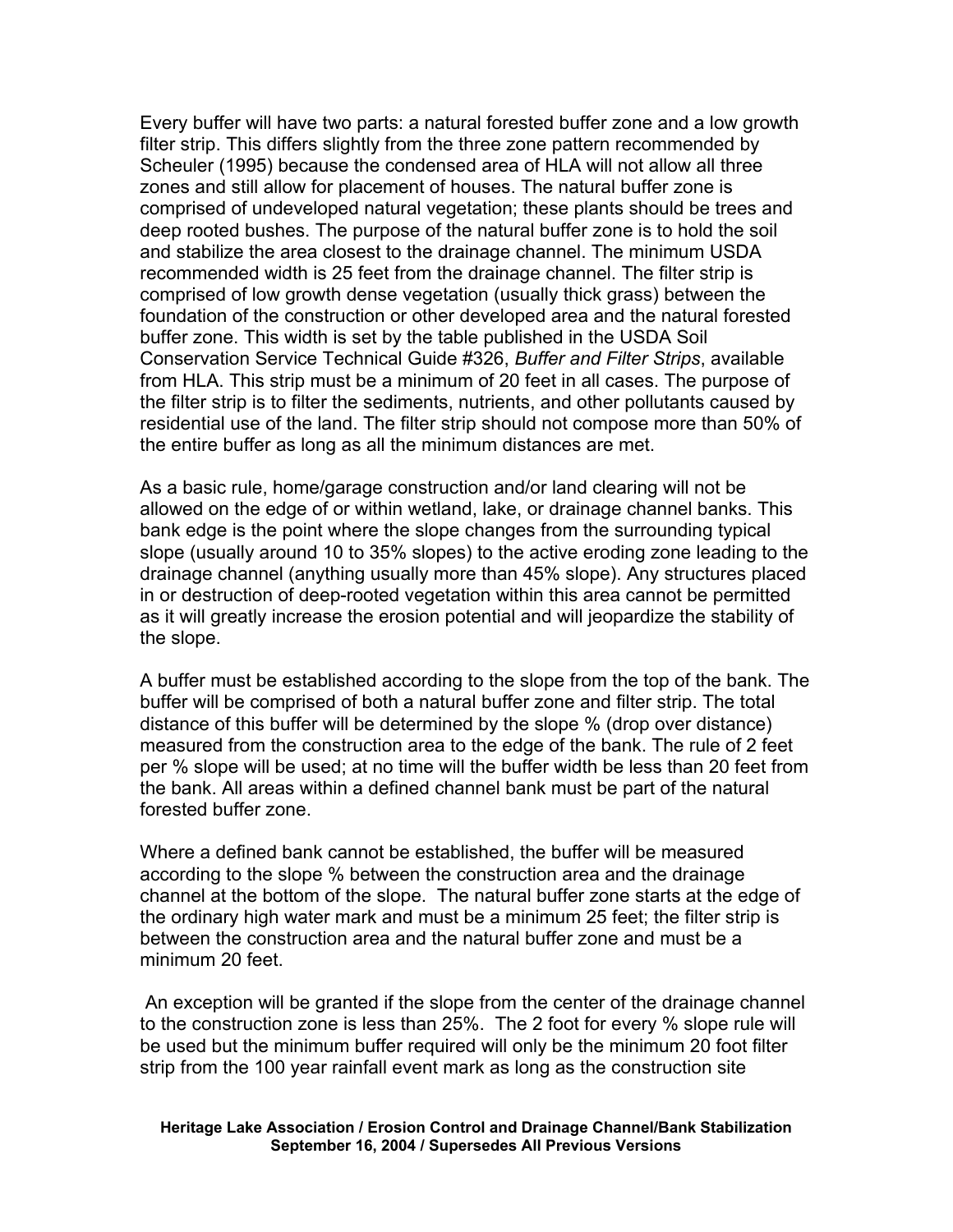erosion control regulations can be met and the area drainage is not substantially altered.

Drainage channels with multiple tributaries will have a buffer set that considers the main channel and each tributary. A tributary is defined as a small erosive drainage channel that feeds a larger channel. The tributary or gathering area of a channel is the area where the most erosion continues to occur. These areas should only be developed if buffers and other erosion measures can be correctly set when considering the interrelationships of the drainage area. The slopes will be measured from the main channel or bank and each tributary and then mapped to determine any buildable areas.

**Examples** 

To measure slope %



Measure distance of slope from foundation to bank or channel

Divide drop by distance (drop/distance) =  $%$  slope

Channel with defined bank

Measure slope % from bank edge, use 2 feet for every % slope to set buffer width. Foundation must be at least 20 feet from bank edge. 20 feet of this buffer must be filter strip. Area on top of and within bank must remain forested.

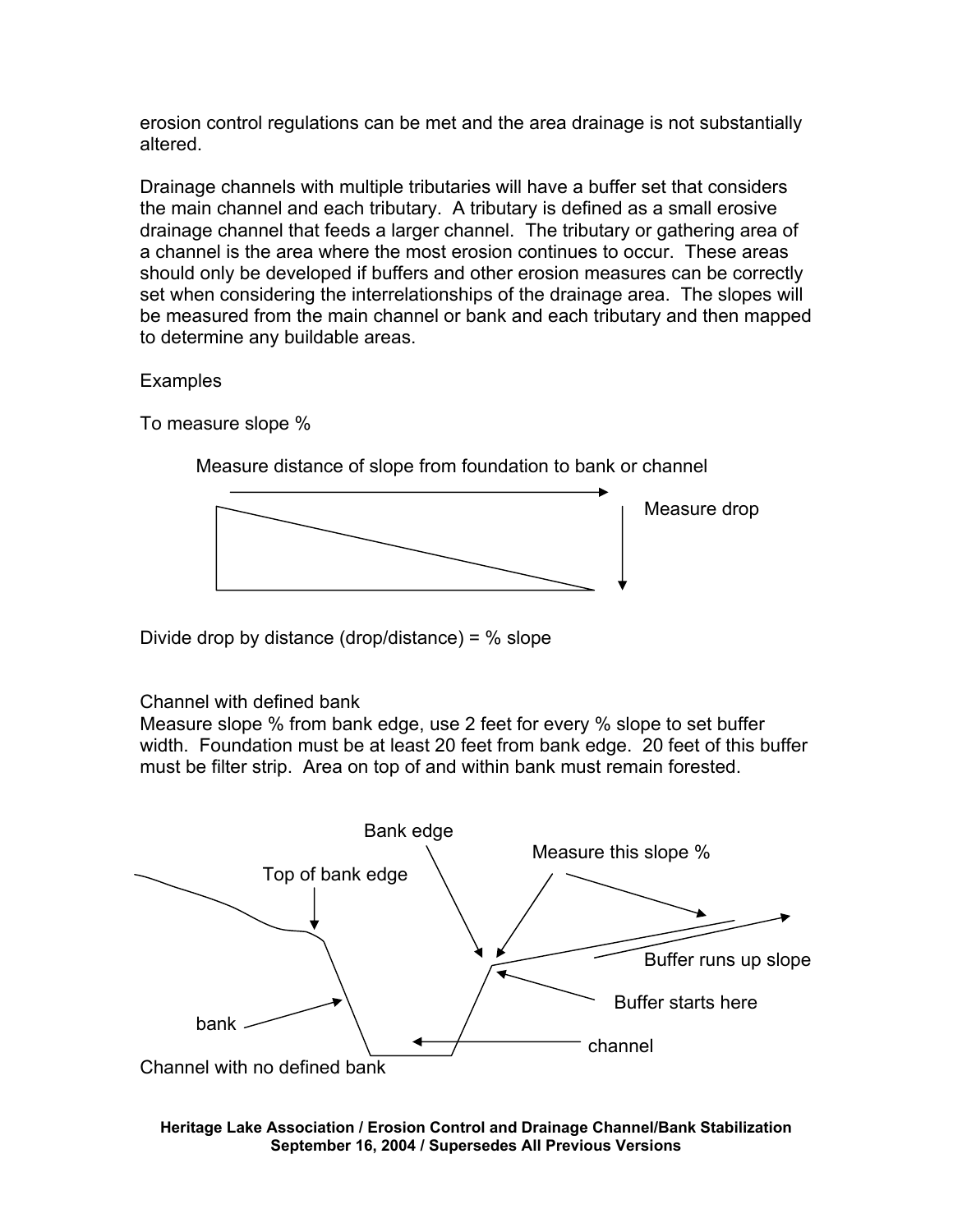Measure slope % from center of drainage channel, use 2 feet for every % slope to set buffer width. Buffer must be made up of at least 25 feet forest and 20 feet filter strip. The forest portion must be along the drainage channel.



#### **BUILDING PERMIT**

To ensure that proposed development activity can be carried out in a manner which is compatible and harmonious with the natural amenities of HLA and with surrounding land uses, a request for a Building Permit for such development activity must be submitted for approval by the ECC. No permit shall be approved unless the ECC finds that: 1. The development will not detrimentally affect or destroy natural features such as the lake, streams, wetlands and forested areas, nor impair their natural functions, but will preserve and incorporate such features into the development's site; 2. The location of natural features and the site's topography have been considered in the designing and siting of all physical improvements; 3. Adequate assurances have been received that the clearing of the site of topsoil, trees and other natural features will not occur before the commencement of building operations; only those areas approved for the placement of physical improvements may be cleared; 4. The development will not reduce the natural retention storage capacity of any watercourse, nor increase the magnitude and volume of flooding at other locations; and that in addition, the development will not increase stream velocities; and 5. The soil and subsoil conditions are suitable for excavation and site preparation, and the drainage is designed to prevent erosion and environmentally deleterious surface runoff.

The lot owner must stabilize areas left exposed after land surface modification with vegetation normally associated with the HLA area. The planting of native riparian vegetation is recommended as the preferred stabilization measure. Other techniques should be used only when and where vegetation fails to control erosion. The preferred alternative is riprap, using natural rock materials where practicable, installed on eroding back areas in a manner that provides interstitial space for vegetative growth and habitat for macro invertebrates and other stream organisms. Lining of stream channel bottoms is not permitted. The applicant shall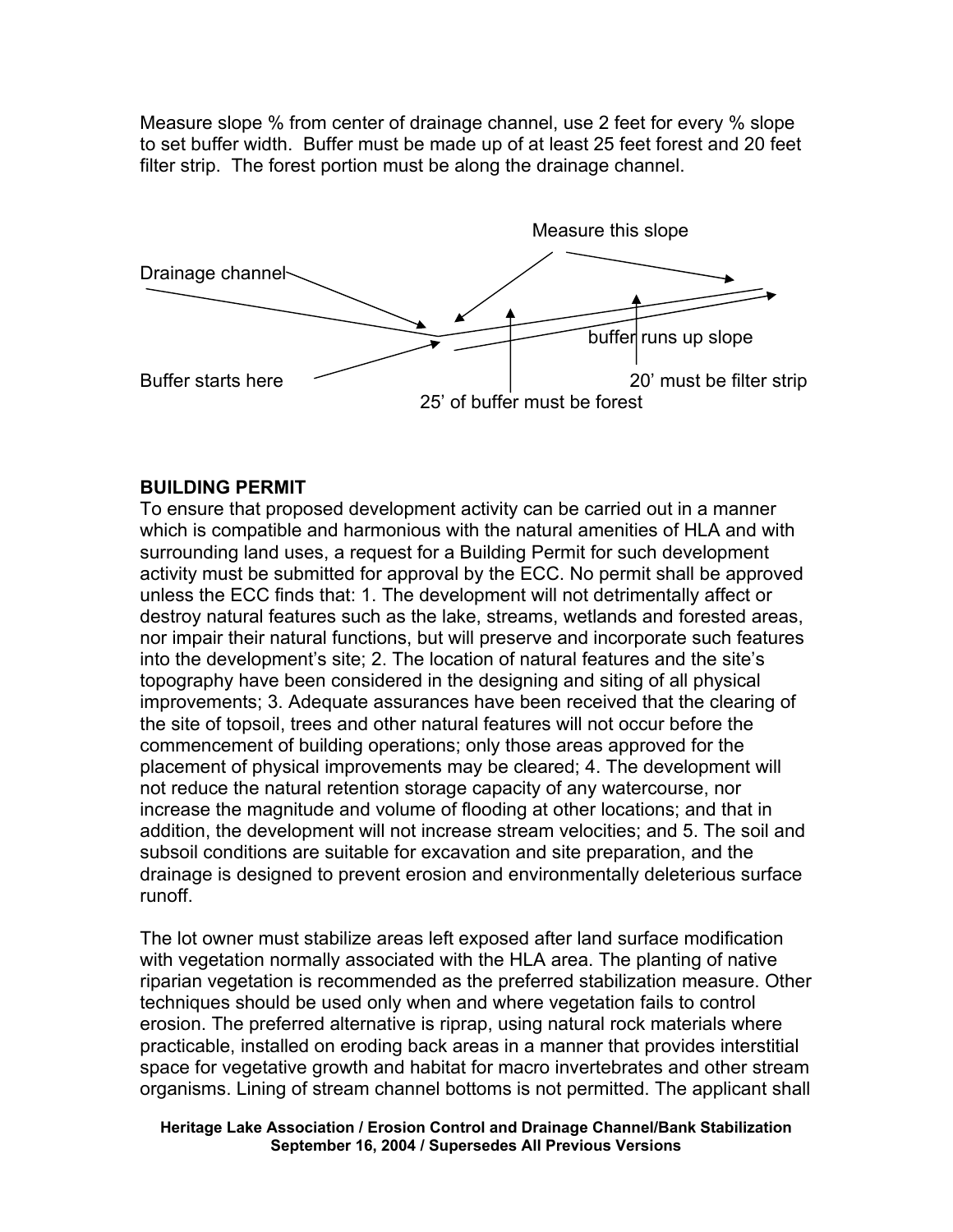minimize access to the applicant's proposed development activity within all or part of the HLA where such access could adversely affect the streams, lake, wetlands, depress ional or related environmentally sensitive areas.

#### **SITE DEVELOPMENT PLAN**

 A site development plan must be prepared for any proposed development within HLA and must indicate: 1. Dimension and area of parcel, showing also the vicinity of the site in sufficient detail to enable easy location, in the field, of the site for which the permit is sought, and including the boundary line, a legend, a scale and a north arrow (this requirement may be satisfied by the submission of a separate vicinity map); 2. Location of any existing and proposed structures; 3. Location of existing or proposed on-site sewage systems or water supply systems; 4. Location of any perennial or intermittent stream, lake or pond, and its ordinary high water mark; 5. Location and landward limit of all wetlands, isolated wetlands or depressionals; 6. Location of setback lines as defined in this policy and the CCE&R's; 7. Location of the 100-year floodway; 8. Location of existing or future driveways; 9. Such other information as reasonably requested by the HLA including topographical information as necessary to establish slopes and elevations.

When requested by the HLA board or the ECC, the applicant shall present evidence, prepared by a qualified professional, which demonstrates that the proposed development activity will not endanger health and safety, including danger from the obstruction or diversion of flood flow. The applicant shall also show, by submitting appropriate calculations and resource inventories, that the proposed development activity will not substantially reduce natural floodwater storage capacity, destroy valuable habitat for aquatic or other flora and fauna, adversely affect water quality or ground water resources, increase stormwater runoff velocity so that water levels on other lands are substantially raised or the danger from flooding increased, or adversely impact any other natural stream, floodplain, or wetland functions, increase erosion over existing conditions, and is otherwise consistent with the intent of this policy.

## **GEOLOGIC AND SOIL CHARACTERISTICS/GEOLOGIC AND SOIL REPORT**

A report, prepared by a licensed professional engineer, geoscientist or soil scientist experienced in the practice of geologic and soil mechanics, shall be submitted with every application for development within the HLA that contains slopes of 45% or more that in the opinion of the ECC cover a substantial portion of the property. This report shall include a description of soil type and stability of surface and subsurface conditions. Any area which the investigation indicates as being subject to geologic or soil hazards shall not be subjected to development, unless the engineer or soil scientist can demonstrate conclusively that these hazards can be overcome.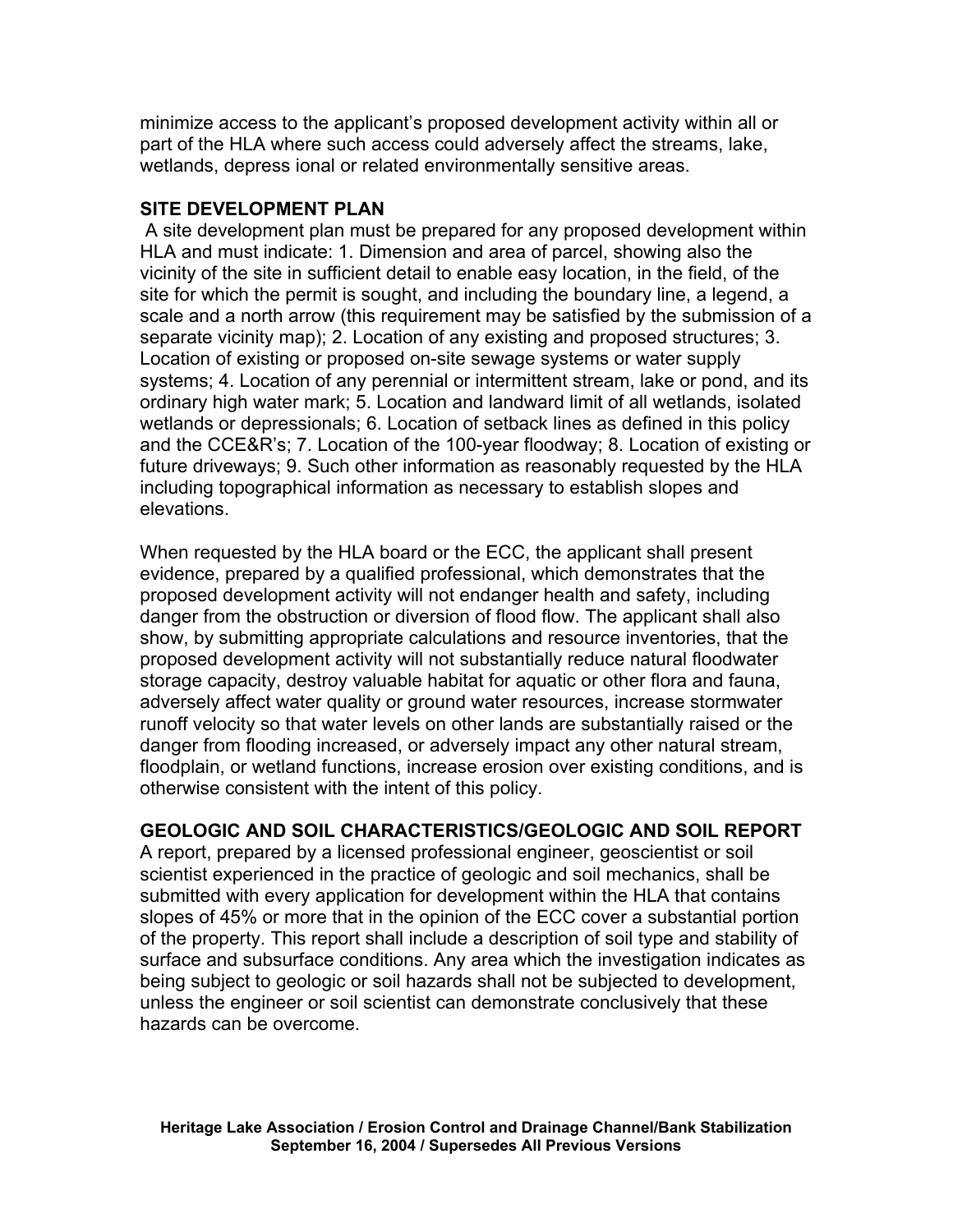#### **HYDROLOGIC CONTROLS/DRAINAGE CONTROL PLAN**

In the opinion of the ECC, if a lot contains substantial drainage areas, a drainage control plan may be required. A drainage control plan that describes the hydraulic characteristics of on-site and nearby watercourses as well as the proposed drainage plan, prepared by a registered professional engineer experienced in hydrology and hydraulics, shall be submitted with each application for land development within the HLA. Unless otherwise noted, the following restrictions, requirements and standards shall apply to all development within the HLA: 1. Natural open-channel drainage ways shall be preserved; and 2. Runoff from areas of concentrated impervious cover (e.g., roofs, driveways, streets, patios, etc.) shall be collected and transported to a drainage way (preferably a natural drainage way) with sufficient capacity to accept the discharge without undue erosion or detrimental impact. Vegetated drainage swales are preferred over conveyances constructed of concrete or other manufactured materials. The drainage control plan shall identify appropriate measures, such as terraces, and detention/retention basins, which will limit the quantitative and qualitative effects of stormwater runoff to predevelopment conditions.

#### **SITE GRADING AND EXCAVATION PLAN**

This section applies to the extent that grading and excavation and erosion control plans, which satisfy the following requirements, are not already required by Tazewell County. A site grading and excavation plan, prepared by a registered professional engineer, trained and experienced in civil engineering, shall be submitted with each application for Building Permit and shall include the following: 1. Details of the existing terrain and drainage pattern with one-foot contours; 2. Proposed site contours at one-foot intervals; 3. Dimensions, elevation and contours of grading, excavation and fill; 4. A description of methods to be employed in disposing of soil and other material that is removed from allowable grading and excavation sites, including location of the disposal site if on the property; 5. A schedule showing when each stage of the project will be completed, including the total area of surface to be disturbed during each stage, and estimated starting and completion dates. The schedule shall be prepared so as to limit, to the shortest possible period, the time soil is exposed and unprotected. In no case shall the existing natural vegetation be destroyed, removed or disturbed more than 15 days prior to initiation of the improvements; and 6. A detailed description of the revegetation and stabilization methods to be employed. This description should include locations of erosion control measures such as sedimentation basins, straw bales, diversion swales, etc. The grading and excavation plan must be consistent with all the provisions of this policy.

Unless otherwise provided in this policy, the following restrictions, requirements and standards shall apply to all development within the HLA: 1. Every effort shall be made to develop the site in such a manner so as to minimize the alteration of the natural topography; 2. No grading, filling, cleaning, clearing, terracing or excavation of any kind shall be initiated until final engineering plans are approved and the building permit is granted by the ECC; and 3. The depositing of any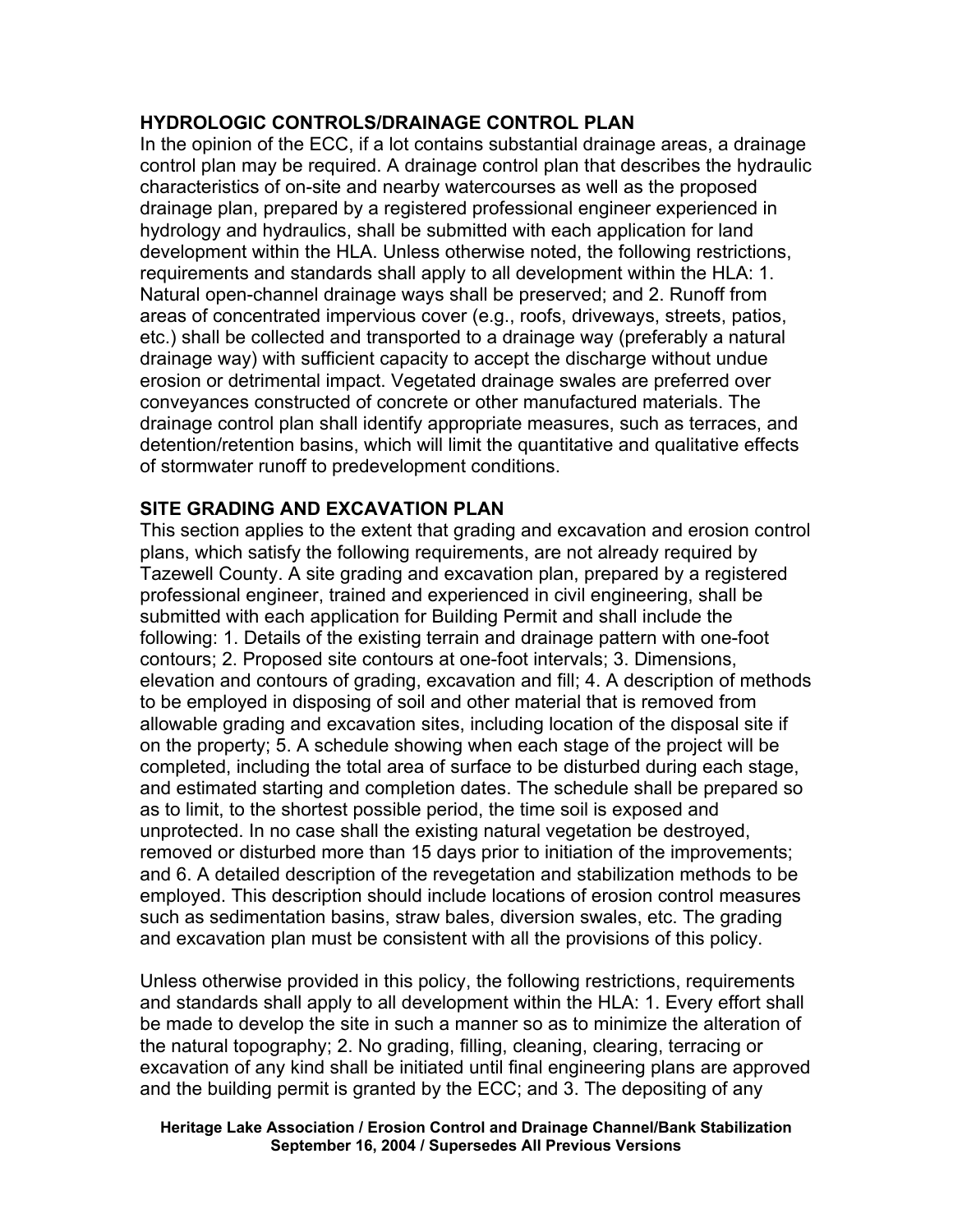excavation, grading or clearing material within a stream, the lake, pond, wetland area, isolated wetland area, or depressional shall be prohibited. In addition to locating all site improvements on the subject property to minimize adverse impacts on the streams, the lake, wetlands, isolated wetland or depressional, the applicant shall install a berm, curb or other physical barrier during construction and following completion of the project, where necessary, to prevent direct runoff and erosion from any modified land surface into a stream, the lake, pond, wetland, isolated wetland, or depressional. All parking and vehicle circulation areas should be located as far as possible from streams, the lake, pond, wetland, isolated wetland or depressional. The ECC may limit development activity within the HLA to specific months, and to a maximum number of continuous days or hours, in order to minimize adverse impacts. Also, the ECC may require that equipment be operated from only one side of a stream, the lake, pond, wetland, isolated wetland or depressional in order to minimize bank disruption. Other development techniques, conditions and restrictions may be required in order to minimize adverse impacts on streams, the lake, ponds, wetlands, isolated wetlands or depressionals, and on any related areas not subject to development activity.

#### **WATERCOURSE RELOCATION AND MINOR MODIFICATIONS (INCLUDING CHANNELIZATION AND RELOCATION)**

Watercourse relocation or modification is generally not permitted because these activities are not usually consistent with the purposes of this policy. Under certain circumstances, relocation and minor modification may be permitted through a special permit where certain problems can be mitigated by relocation and/or minor modification, specifically when: 1. Off-site hydrologic conditions are causing erosion, flooding and related problems; or 2. On-site soil and geologic conditions are resulting in unstable conditions that pose hazards to life, health and existing structures or property; or 3. The quality of previously modified or relocated streams can be improved through restoration; or 4. Officially adopted stormwater management plans call for placement of detention or retention facilities in a stream; or 5. Public utilities, including sanitary sewers, pipelines and roadways require stream crossing or relocation where there are not practical alternatives.

#### **CONDITIONS AND RESTRICTIONS FOR PERMITTING STREAM MODIFICATION**

Modification of watercourses as a convenience for site design purposes is not permitted. Stream modification, when permitted, is subject to the following conditions and restrictions: 1. Water quality, habitat and other natural functions must be significantly improved by the modification; 2. The amount of flow and velocity of a stream is not to be increased or decreased as the stream enters or leaves a subject property, unless this reflects an improvement over previous conditions in terms of reduced flooding, reduced erosion or enhanced low-flow conditions; 3. Prior to diverting water into a new channel, the ECC or a qualified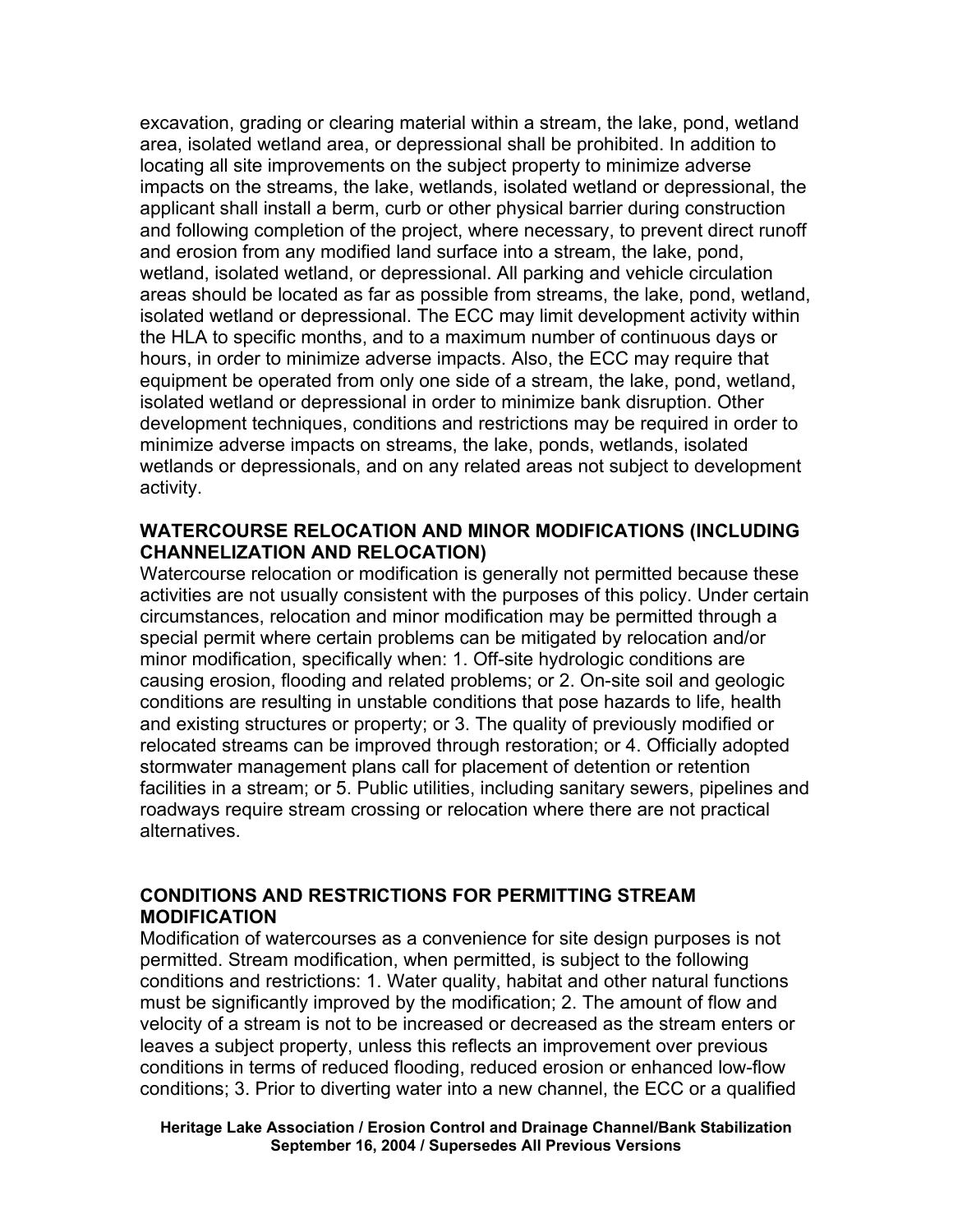professional approved by the ECC shall inspect the stream modification, and issue a written report to the HLA board that the modified stream complies with the requirements in the above section and 4. Stream channel enlargement, or other modifications that would increase conveyance, shall not be permitted if the intended purpose is to accommodate development activities in the floodplain.

## **REQUIRED CONTENT OF STREAM MODIFICATION/RELOCATION PLAN**

Stream relocation may be permitted in accordance with a stream relocation plan which provides for: 1. The creation of a natural meander pattern, pools, riffles and substrate; 2. The formation of gentle side slopes (at least four feet horizontally per one foot vertically), including installation of erosion control features; 3. The utilization of natural materials wherever possible; 4. The planting of vegetation normally associated with streams, including primarily native riparian vegetation; 5. Plans for sediment and erosion control; and 6. Establishment of a low-flow channel which reflects the conditions of a natural stream.

## **RETROACTIVITY**

The requirements of this policy apply to all platted lots within the HLA. Existing development which does not comply with this policy will only be required to make noticeable progress towards erosion control and bank stabilization where in the opinion of the ECC, HLA board, and Conservation Committee, the area presents a substantial erosion problem and is detrimental to the ecological health of the lake and surrounding area.

## **ENFORCEMENT**

The ECC will be responsible for the enforcement of this policy in conjunction with approving building permits. Appeals regarding decisions of the ECC shall be made to the HLA board at a regularly scheduled board meeting. The HLA board can overturn a decision made by the ECC.

## **STOP-WORK ORDER; REVOCATION OF PERMIT**

In the event any person holding a building permit pursuant to this policy violates the terms of the permit, or carries on site development in such a manner so as to materially and adversely affect the health, welfare, or safety of persons residing or working in the neighborhood of the development site, or so as to be materially detrimental to the public welfare or injurious to property or improvements in the neighborhood, the ECC may suspend or revoke the building permit. 1. Suspension of a permit shall be by a written stop-work order issued by the ECC and delivered to the permit tee or his/her agent or the person performing the work. The stop-work order shall be effective immediately, shall state the specific violations cited, and shall state the conditions under which work may be resumed. A stop-work order shall remain in effect until the stated violations have been remedied or the stop-work order is appealed at a regularly scheduled meeting of the HLA board. 2. No building permit shall be permanently suspended or revoked until a motion is presented at a regularly scheduled meeting of the HLA board. Written notice of such meeting shall be served on the permit tee,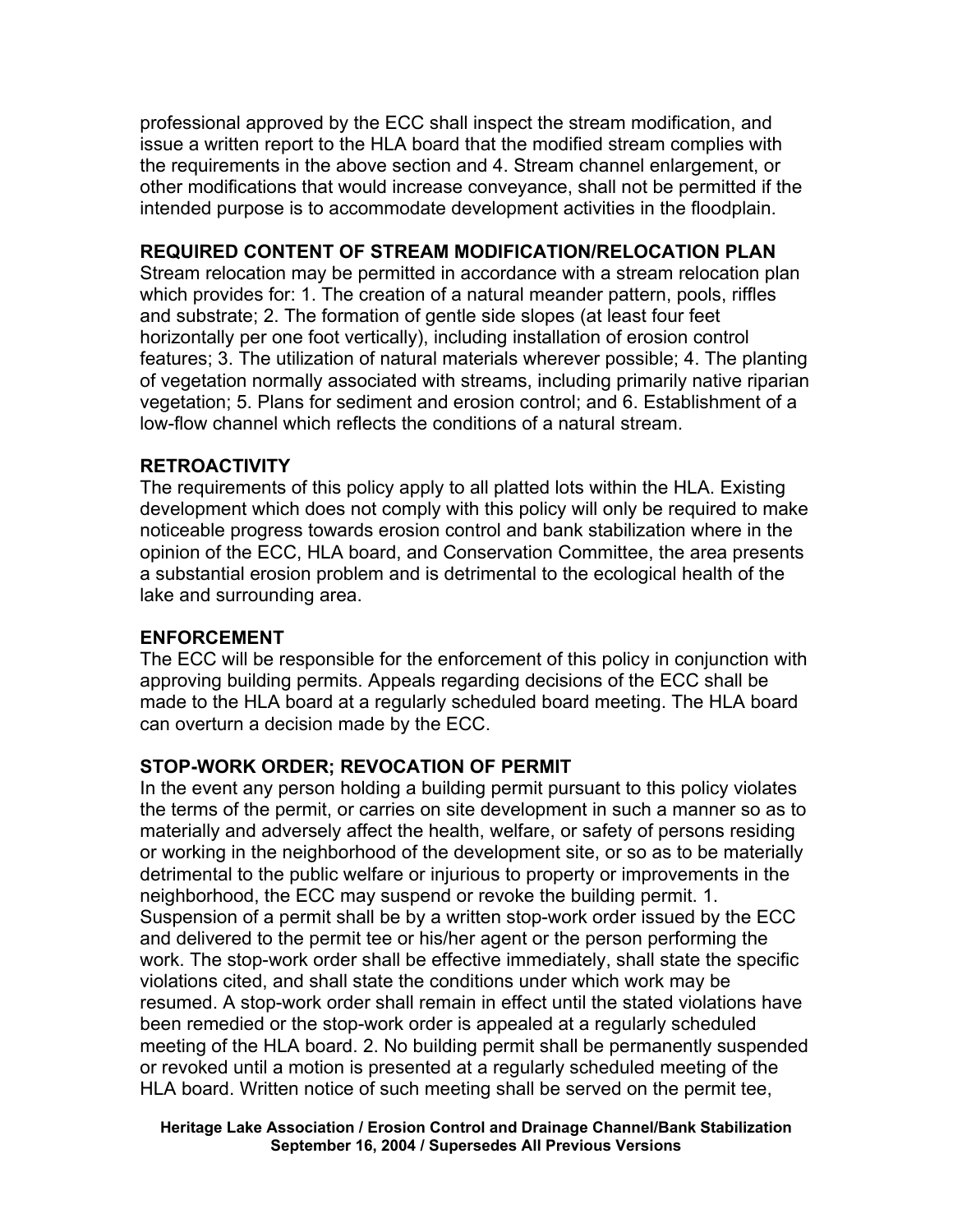either personally or by registered mail, and shall state: a. The grounds for complaint or reasons for suspension or revocation, in clear and concise language; and b. The time when and place where such hearing will be held. Such notice shall be served on the permit tee at least five days prior to the date set for meeting. At such meeting, the permit tee shall be given an opportunity to be heard and may call witnesses and present evidence on his/her behalf. At the conclusion of the argument, the HLA board shall determine whether the permit shall be suspended or revoked.

## **VIOLATIONS AND PENALTIES**

No person shall undertake or continue any development activity contrary to or in violation of any terms of this policy. Any person violating any of the provisions of this policy shall be issued a fine of \$500 and each day during which any violation of any of the provisions of this policy is committed, continued or permitted shall constitute a separate offense. In addition to the penalty authorized by this section, any person, partnership, or corporation found guilty of violating any of the provisions of this policy shall be required to restore the site to the condition existing prior to commission of the violation, or to bear the expense of such restoration.

## **SOURCES**

Muskoka Planning and Economic Development Department, 2003, Shoreline Vegetative Buffers

Schueler, T. 1995 The Architecture of Urban Stream Buffers, Watershed Protection Techniques

Welsch, D.J. 1991 Riparian forest buffers, USDA Forest Service Publication Number NAPR-07-91, Radnor PA

City of Highland Park Illinois, 2001, Article 19, Steep Slope Zone ordinance Purdue University CTIC, Core4, Conservation Buffer Facts

USDA NRCS, January 1997, How to Design a Riparian Buffer for Agricultural Land, Agroforestry Notes

Baltimore County MD, Buffer Protection and Management Ordinance Village of Glenview Illinois, Overview of Illinois Drainage Law, Addressing Home Drainage Issues

City of Lake Forest Illinois, 1995, Site Grading, Drainage and Erosion Control **Ordinance** 

Lake in the Hills, McHenry County, Illinois, 2002, Chapter 29 Stream and Wetland Protection Ordinance Lowland Conservancy Overlay District

Community & Environmental Defense Services, 2003, Buffers for Stream, Lake, & Wetland Protection

Center for Urban Stream Protection, Chapter 5, Site Planning for Urban Stream Protection

Northeastern Illinois Planning Commission, Chicago, 1996, Lake Notes, Shoreline Buffer Strips

US EPA, March 2004, Fact Sheet Construction and Development Industry Effluent Limitations Guidelines and Standards, Selection of Regulatory Option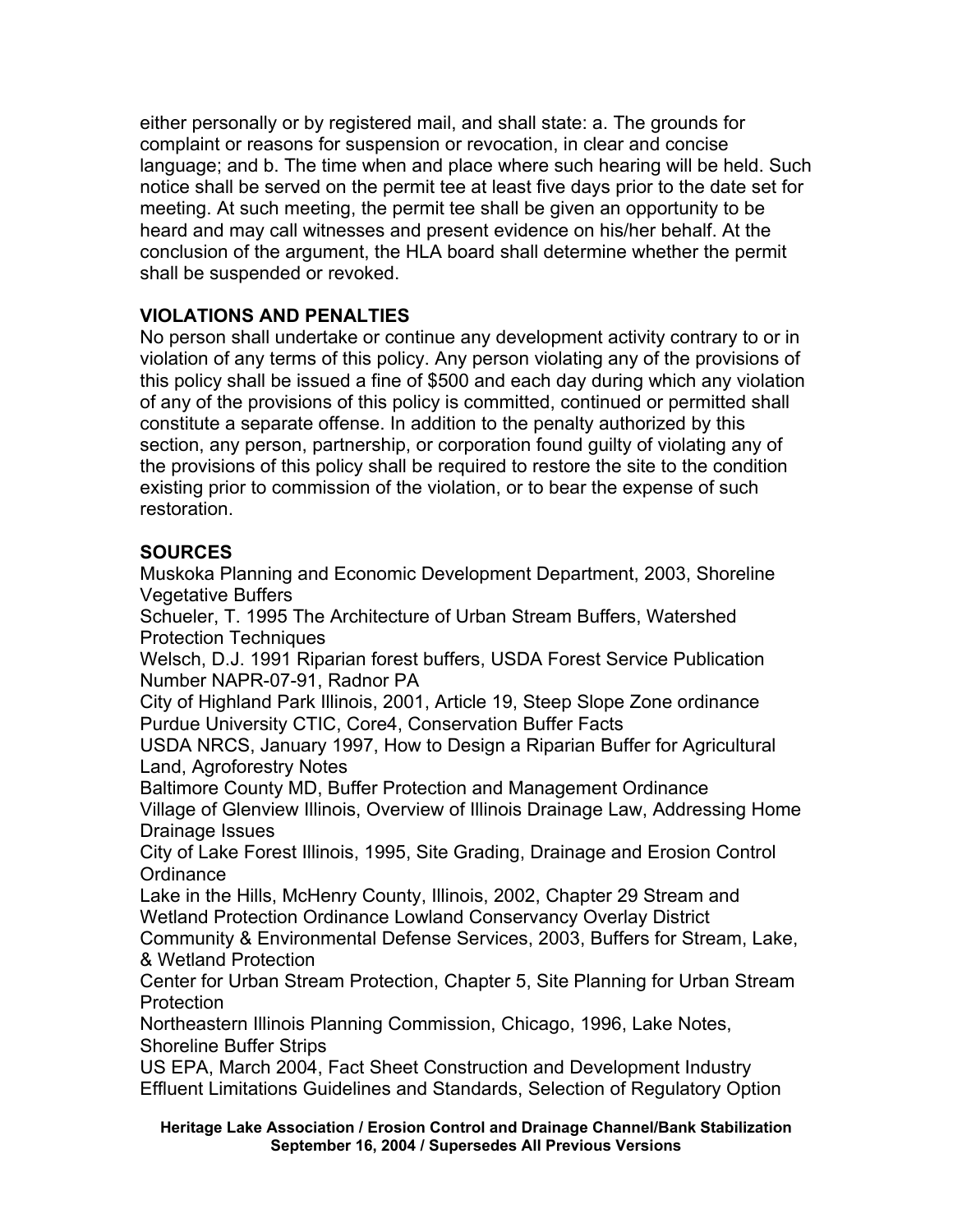Michigan DNR, September 1997, Buffer Filter Strips

Minnesota Pollution Control Agency, July 2003, Sediment and Erosion Control for New Homeowners

Wenger, Seth, Institute of Ecology University of Georgia, March 1999, A review of the scientific literature on riparian buffer width, extent and vegetation.

ASAE, 2002, Paper Number 022239, Sizing stream setbacks to help maintain stream stability

Uchtmann, D.L. and Gehris, Bernard, 1998, University of Illinois, Illinois Drainage Law

State of Kentucky, 2004, Kentucky Erosion Prevention and Sediment Control Field Guide

Center for Watershed Protection, Schueler, Tom, March 2004, Manual 1 An Integrated Framework to Restore Small Urban Watersheds

State of South Carolina, 2004, Vegetated Riparian Buffers and Buffer Ordinances

## **DEFINITIONS**

In addition to the definitions found within this policy, terms used herein for the purposes of this policy are defined as follows:

**Armoring:** A form of channel modification which involves the placement of materials (concrete, riprap, bulkheads, etc.) within a stream channel or along a shoreline to protect property above streams, lakes and ponds from erosion and wave damage caused by wave action and stream flow.

**Bulkhead:** A retaining wall that protects property along water.

**Channel:** A natural or artificial watercourse of perceptible extent that periodically or continuously contains moving water, or which forms a connecting link between two bodies of water. It has a definite bed and banks that serve to contain the water.

**Channel modification/Channelization:** To alter a watercourse by changing the physical dimension or materials of the channel. Channel modification includes damming, riprapping (or other armoring), widening, deepening, straightening, relocating, lining and significant removal of bottom or woody vegetation. Channel modification does not include the clearing of debris or trash from the

watercourse. Channelization is a severe form of channel modification involving a significant change in the channel cross-section and typically involving relocation of the existing channel (e.g. straightening).

**Control structure:** A structure designed to control the rate of stormwater runoff that passes through the structure, given a specific upstream and downstream water surface elevation. Culvert: A structure designed to carry drainage water or small streams below barriers such as roads, driveways or railway embankments.

**Depressional Area:** Any area which is lower in elevation on all sides than surrounding properties (i.e., does not drain freely). A depressional area will fill with water on occasion when runoff into it exceeds the rate of infiltration into underlying soil. Large depressional areas may provide significant stormwater or floodplain storage.

**Development:** The carrying out of any building or the making of any change in the use or appearance of land.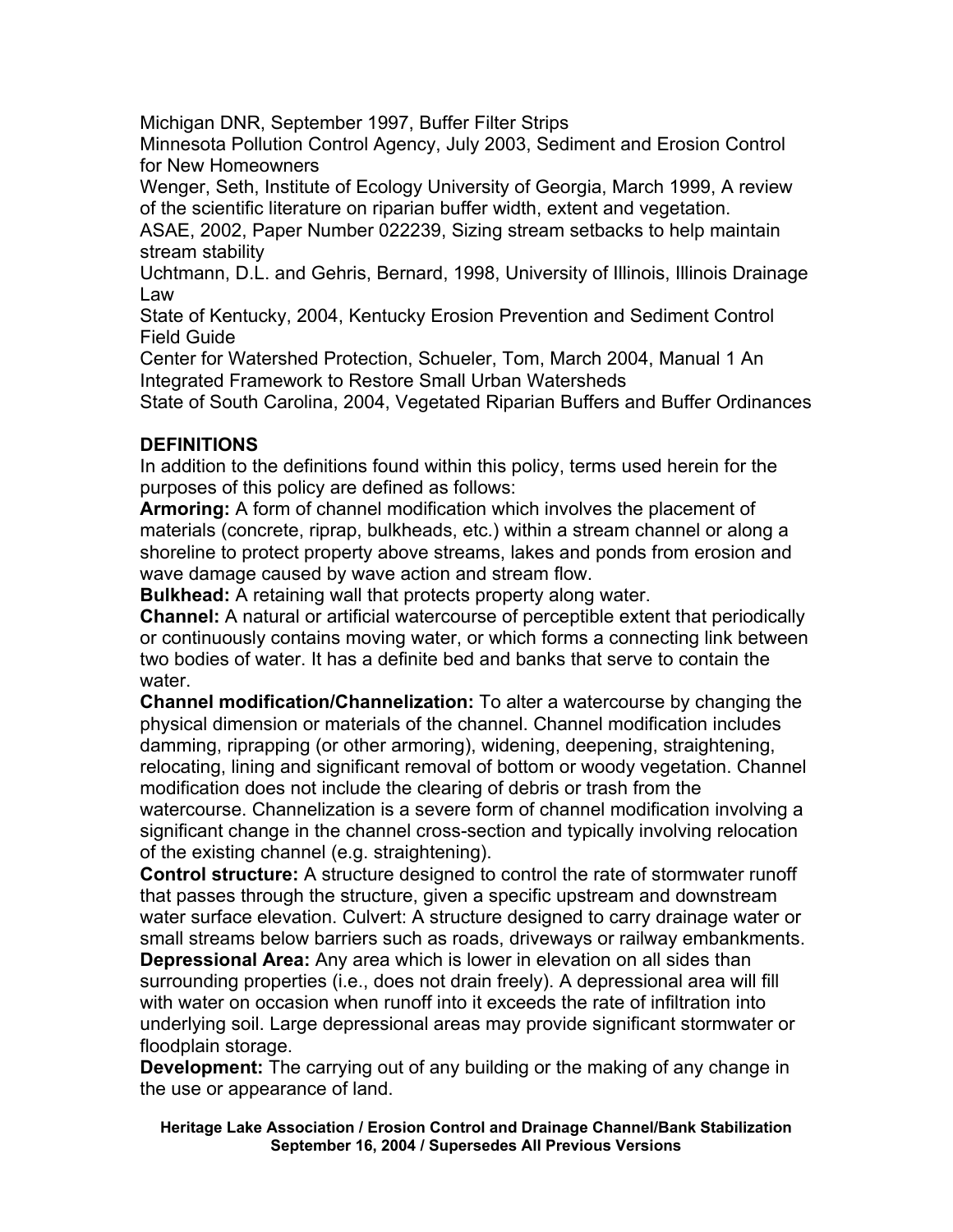**Erosion:** The general process whereby soils are moved by flowing water or wave action.

**Filtered view:** The maintenance or establishment of woody vegetation of sufficient density to screen developments from a stream or wetland, to provide for stream bank stabilization and erosion control, to serve as an aid to infiltration of surface runoff, and to provide cover to shade the water. The vegetation need not be so dense as to completely block the view. Filtered view means no clear cutting.

**Floodplain:** That land adjacent to a body of water with ground surface elevations at or below the 100-year frequency flood elevation.

**Floodway:** That portion of the floodplain (sometimes referred to as the base floodplain or Special Flood Hazard Area) required to store and convey the base flood. The floodway is the 100-year floodway as designated and regulated by the Illinois Department of Transportation/Division of Water Resources. The remainder of the floodplain which is outside the regulatory floodway is referred to as the flood fringe or floodway fringe.

**Hydraulic characteristics:** The features of a watercourse which determine its water conveyance capacity. These features include, but are not limited to: size and configuration of the cross-section of the watercourse and floodway; texture and roughness of materials along the watercourse; alignment of watercourse; gradient of watercourse; amount and type of vegetation within the watercourse; and size, configuration and other characteristics of structures within the watercourse. In low-lying areas the characteristics of the over bank area also determine water conveyance capacity. Isolated Wetlands: All waters such as lakes, ponds, streams (including intermittent streams), and wetlands that are not adjacent or navigable as defined in Section 404 of the Clean Water Act (33 CFR 320 through 330).

**Lot:** An area of land, with defined boundaries, that is designated in official assessor's records as being one parcel.

**Lake/pond:** Any inland water body, fed by spring or surface water flow. **Natural:** In reference to watercourses, it means those stream channels, grassed waterways and swales formed by the existing surface topography of the earth prior to changes made by unnatural causes. A natural stream tends to follow a meandering path; its floodplain is not constrained by levees; the area near the bank has not been cleared, mowed or cultivated; the stream flows over soil and geologic materials typical of the area with no alteration of the course or crosssection of the stream caused by filling or excavating.

**Ordinary high water mark (OHWM):** The point on the bank or shore up to which the presence and action of surface water is so continuous so as to leave a distinctive mark such as by erosion, destruction or prevention of terrestrial vegetation, predominance of aquatic vegetation, or other easily recognized characteristics. Qualified professional: A person trained in one or more of the disciplines of biology, geology, soil science, engineering or hydrology whose training and experience ensure a competent analysis and assessment of stream, lake, pond and wetland conditions and impacts.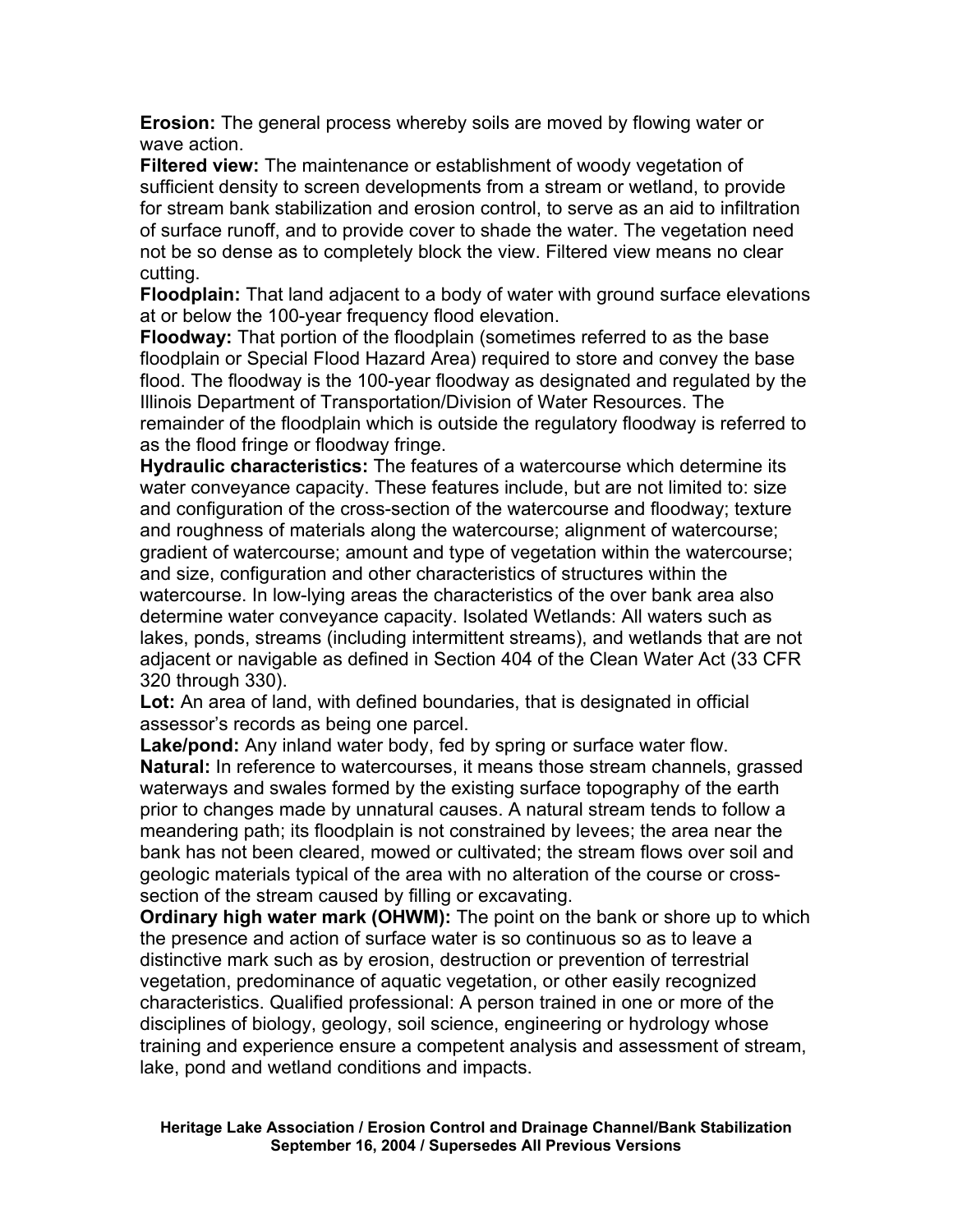**Registered Professional Engineer:** A professional engineer registered under the provisions of "The Illinois Professional Engineering Act" and any act amendatory thereof.

**Detention facility:** A facility that provides for storage of stormwater and runoff and controlled release of this runoff during and after a flood or storm. Runoff: That portion of precipitation on the land that is not absorbed by the soil or plant material and which runs off the land.

**Sedimentation:** The processes that deposit soils, debris and other materials either on other ground surfaces or in water bodies or watercourses.

**Setback:** The horizontal distance between any portion of a structure or any development activity and the ordinary high water mark of a perennial or intermittent stream, the ordinary high water mark of a lake or pond, or the edge of a wetland, measured from the structure's or development's closest point to the ordinary high water mark, or edge.

**Stream:** A body of running water flowing continuously or intermittently in a channel on or below the surface of the ground. 7.5 minute topographic maps of the U.S. Geological Survey are one reference for identifying perennial and intermittent streams.

**Structure:** A house, garage or other permanent structure that is constructed erected or moved to or from any premise which is located above, on, or below the ground.

**Vegetation:** All plant growth, especially trees, shrubs, mosses and grasses. **Watercourse:** Any river, stream, creek, brook, branch, natural or artificial depression, ponded area, slough, gulch, draw, ditch, channel, conduit, culvert, swale, grass waterway, gully, ravine, wash, or natural or man-made drainage way, which has a definite channel, bed and banks, in or into which stormwater runoff and floodwater flow either regularly or intermittently.

**Wetland:** Those areas that are inundated or saturated by surface water or ground water at a frequency and duration sufficient to support, and that under normal circumstances do support, a prevalence of vegetation typically adapted for life in saturated conditions. Wetlands generally include swamps, marshes, bogs and similar areas.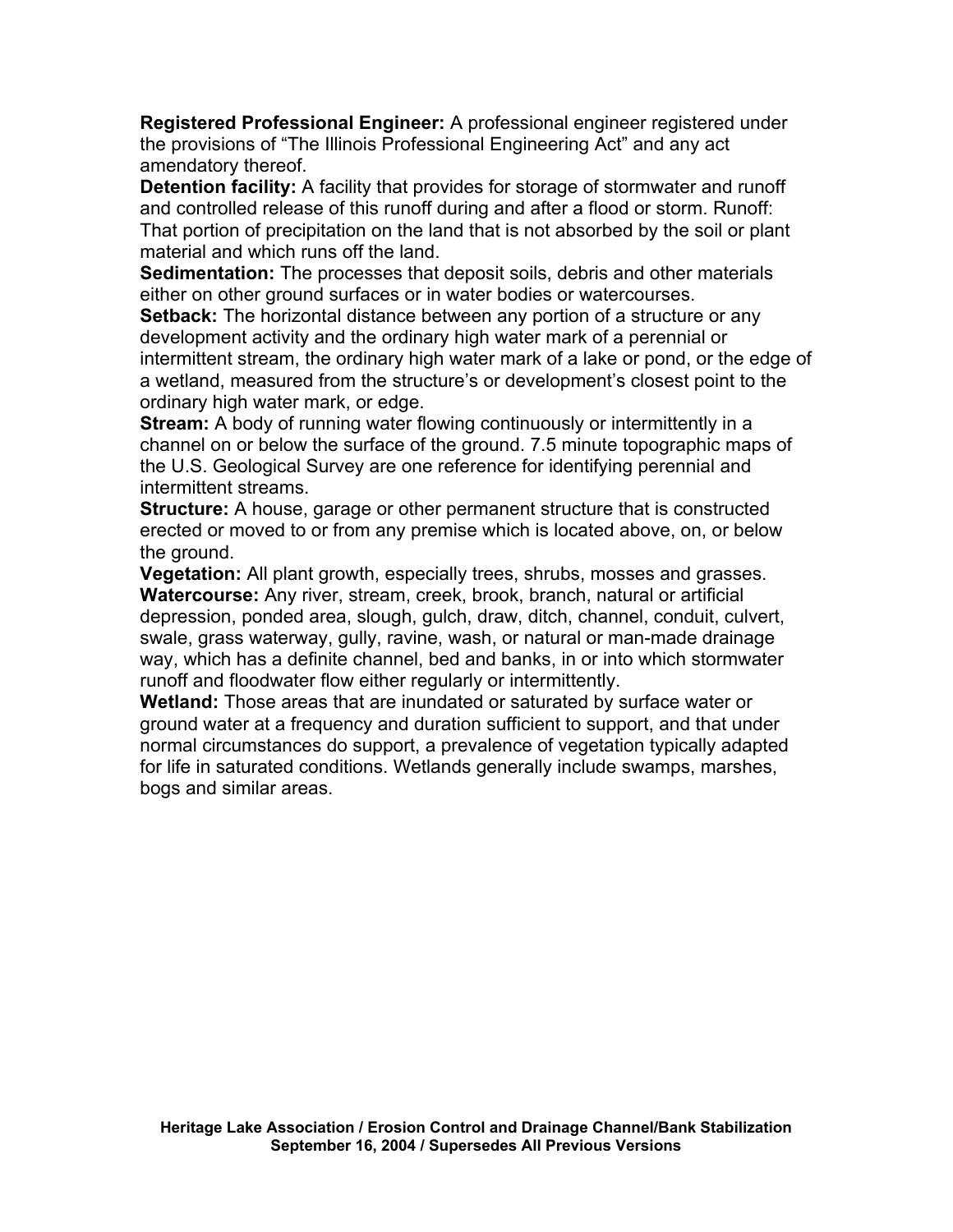#### **SUMMARY OF HERITAGE LAKE SEDIMENT & EROSION INVENTORY AUGUST, 2004**

The Heritage Lake Homeowners Association, Natural Resources Conservation Service, and Prairie Rivers Resource Conservation & Development conducted a sediment and erosion control inventory in 2003-2004. The purpose of the inventory was to estimate the total amount of sediment that reaches Heritage Lake and to identify the sources of the sediment. The watershed or the land area that drains into Heritage Lake is comprised of approximately 1,000 acres surrounding the lake that extends to the east almost to the small berg of Lilly.

The inventory involved going to randomly selected parcels of land to measure and collect information on the current land-use, steepness of slope, soil type, depth and length of gullies and ravines, and visible erosion. The data was compiled and provided to Roger Windhorn, Resource Soil Scientist, with Natural Resources Conservation Service for analysis.

The following types of erosion were considered in this inventory:

**Sheet & Rill Erosion** occurs on all land, it is a very natural, unending process that is measured in tons/acre/year. This type of erosion is almost invisible; for example 5 tons of soil loss is about the thickness of dime spread out over an acre of land.

**Ephemeral Erosion** occurs when small rills join together and form small channels that funnel water into concentrated flow. This type of erosion occurs annually and is destroyed each year with tillage on agricultural fields.

**Gully Erosion** was estimated in the entire watershed from selecting random reaches. Many steeper watersheds contain more gullies than expected.

| Sheet &<br><b>Rill</b><br><b>Erosion</b><br>(tons/yr) | <b>Ephemeral</b><br><b>Erosion</b><br>(tons/yr) | Gully<br><b>Erosion</b><br>(tons/yr) | Total<br>(tons/yr) | <b>Total Sediment</b><br>Delivered to the<br>lake annually |
|-------------------------------------------------------|-------------------------------------------------|--------------------------------------|--------------------|------------------------------------------------------------|
| 2,700                                                 | 400                                             | 3,600                                | 6,700              | 2,900                                                      |

#### **Heritage Lake Watershed - Annual Erosion & Sediment Delivery**

As a result of erosion, sedimentation occurs. However, only a portion of the sediment produced reaches a concentrated water source, such as the lake. This referred to as the sediment delivery rate. About 43 percent of 6,700 tons of annual erosion is deposited in Heritage Lake as sediment.

This is 2.1 acre-feet per year of sediment filling in the lake annually, in other words a depth of 2.1 feet of solids over one acre is decreasing the depth of water in the lake every year. These rates are high when compared to larger watersheds because small, steeper watersheds do not have a significant amount of flatter